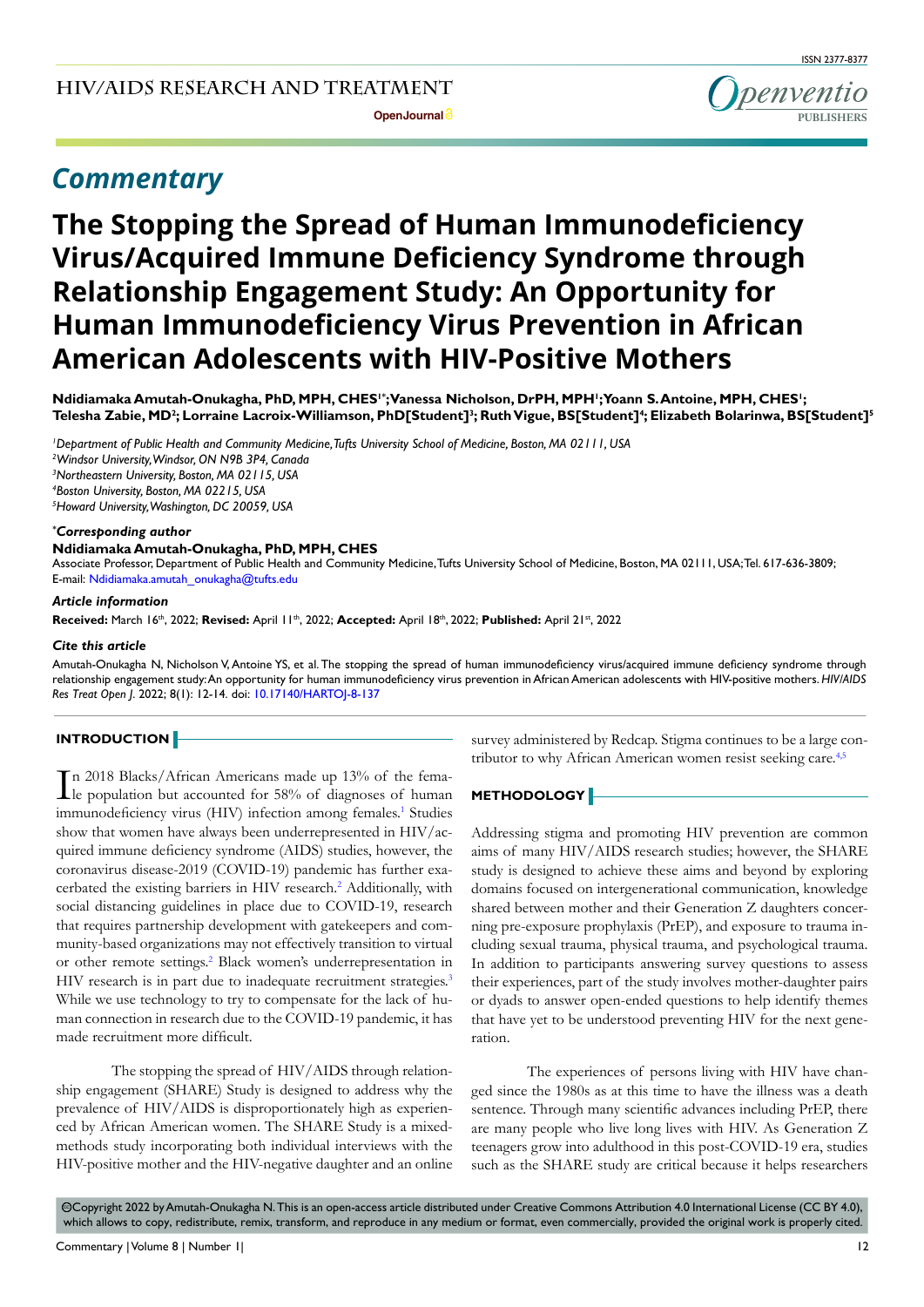penyentio

to observe their understanding, attitudes, comfort levels, and experiences on decisions to engage or not engage in sex and expressions on sexuality as they transition into adulthood. The SHARE study team has begun the initial stages to de-stigmatize HIV diagnosis by hosting open discussions with community-based organization members *via* Facebook, Twitter, Instagram, and TikTok social media applications as these are applications that have a high Generation Z clientele.

#### **Barriers**

Women and people of color are underrepresented in HIV research, in part due to recruitment strategies that are ineffective for the populations of interest.<sup>3,[6](#page-2-3)</sup> Oftentimes, this is due to social discrimination and incohesive research design that limits convenient participation for the study participant. For example, to reduce the risk of COVID-19, researchers have had to recruit participants online. Unexpected limitations such as distorted availability with researchers and participants, and technological difficulties over the phone and *via* Zoom have been new challenges to face during the COVID-19 pandemic.

Historic injustices such as the Tuskegee syphilis study, have not been forgotten, and many African Americans who would qualify for research studies remain wary of medical institutions.<sup>[7](#page-2-4)</sup> Racism and abuse in the healthcare system prevent African Americans from participating in research studies, as well as fear that research findings are misinterpreted, resulting in exploitation of African Americans, or participation in research that is not beneficial or irrelevant to their own communities.<sup>7,8</sup> Women of all ages cite community stigma as a barrier.<sup>[3](#page-2-1),6</sup> Loufty et al<sup>3</sup> found that 59% of the women in their study cited the sensitive nature of the topic of HIV-focused research studies as the most important barrier.<sup>[3](#page-2-1)</sup> Furthermore, adolescents may choose not to participate in HIV prevention clinical studies because they may feel as if their participation is an admission of them engaging in risky sexual behavior.[7](#page-2-4) This self-preservation bias can prevent researchers from completing successful and representative studies.

Participants who are living with HIV face stigma and shame about their health and such feelings could prevent them from taking advantage of clinical trials and other research studies related to HIV. This is however not just a concern among adole-scents, as women of all ages cite community stigma as a barrier.<sup>[3,](#page-2-1)[7](#page-2-4)</sup> Loufty et al<sup>[3](#page-2-1)</sup> found that 59% of the women in their study cited the sensitive nature of the topic of HIV-focused research studies as the most important barrier. Furthermore, adolescents may choose not to participate in HIV prevention clinical studies because they may feel as if their participation is an admission of them engaging in risky sexual behavior.[7](#page-2-4) This self-preservation bias can prevent researchers from completing successful and representative studies. Adolescents also reported that the informed consent process was a barrier, as parents of minors must consent while adolescents give "assent" to research studies.<sup>7,[9](#page-2-5)</sup>

er-daughter relationships to investigate the disproportionate prevalence of HIV/AIDS in African American women. In the pursuit of understanding the HIV/AIDS epidemic among Black women, we have encountered many roadblocks. The scope of the SHARE Study is so unique that there is very little literature available to apply to our study. Specifically, the SHARE Study has faced issues in the recruitment of Black mothers living with HIV and their daughters that meet the parameters of the study. While these parameters are very distinct, which could cause challenges in finding participants, the stigma associated with HIV/AIDS in general and more specifically within the African American population, adds more difficulty in finding willing participants. The SHARE Study hopes to combat these hurdles through a community centered and intersectional approach and encourages other projects with similar aims to do the same. With an intersectional approach to HIV-related research, we aim to increase study participants, reduce HIV-related stigma and overall improve the health and well-being of the underserved population.

## **CONCLUSION**

TIn conclusion, the SHARE Study strengthens the literature on barriers to recruitment in HIV-related research in Black women by bringing awareness to the fact that barriers such as stigma and fear of rejection continue to hinder HIV/AIDS research, especially among African American women. The study has encountered many barriers due to the COVID-19 pandemic as well as the inability to recruit more participants. However, the study and the research team aim to work diligently in reducing the existing barriers in HIV research. Multiple lessons have been taught throughout the process. Understanding that there are still many African American mothers who have decided not to disclose their HIV status to their families and that the stigma surrounding HIV/AIDS is still prevalent in society. Based on the history and review of the SHARE study, recommendations have been made to not only make sure that the voice of the HIV community has been heard but also to put thought into action. The community-centered approach is the best mode of action to combat and evaluate the prevalence of HIV/AIDS in African American women. This can be done through media campaigning, integrating family planning with HIV testing, and providing additional services geared to assisting families and their needs. In doing so, the SHARE Study will be able to bring to light the underrepresented community of African American women living with HIV and contribute to addressing the HIV/AIDS epidemic among African American women by assessing the quality of the communication between both mothers and daughters, the impact intergenerational traumas have had on their behaviors and their willingness to be more educated in preventing future HIV infections.

## **CONFLICTS OF INTEREST**

The authors declare that they have no conflicts of interest.

## **REFERENCES**

## **RECOMMENDATIONS**

As stated above, the SHARE Study uses the unique lens of moth-

<span id="page-1-0"></span>1. Centers for Disease Control and Prevention (CDC). HIV and African American People. [https://www.cdc.gov/hiv/group/raci](https://www.cdc.gov/hiv/group/racialethnic/africanamericans/index.html)-